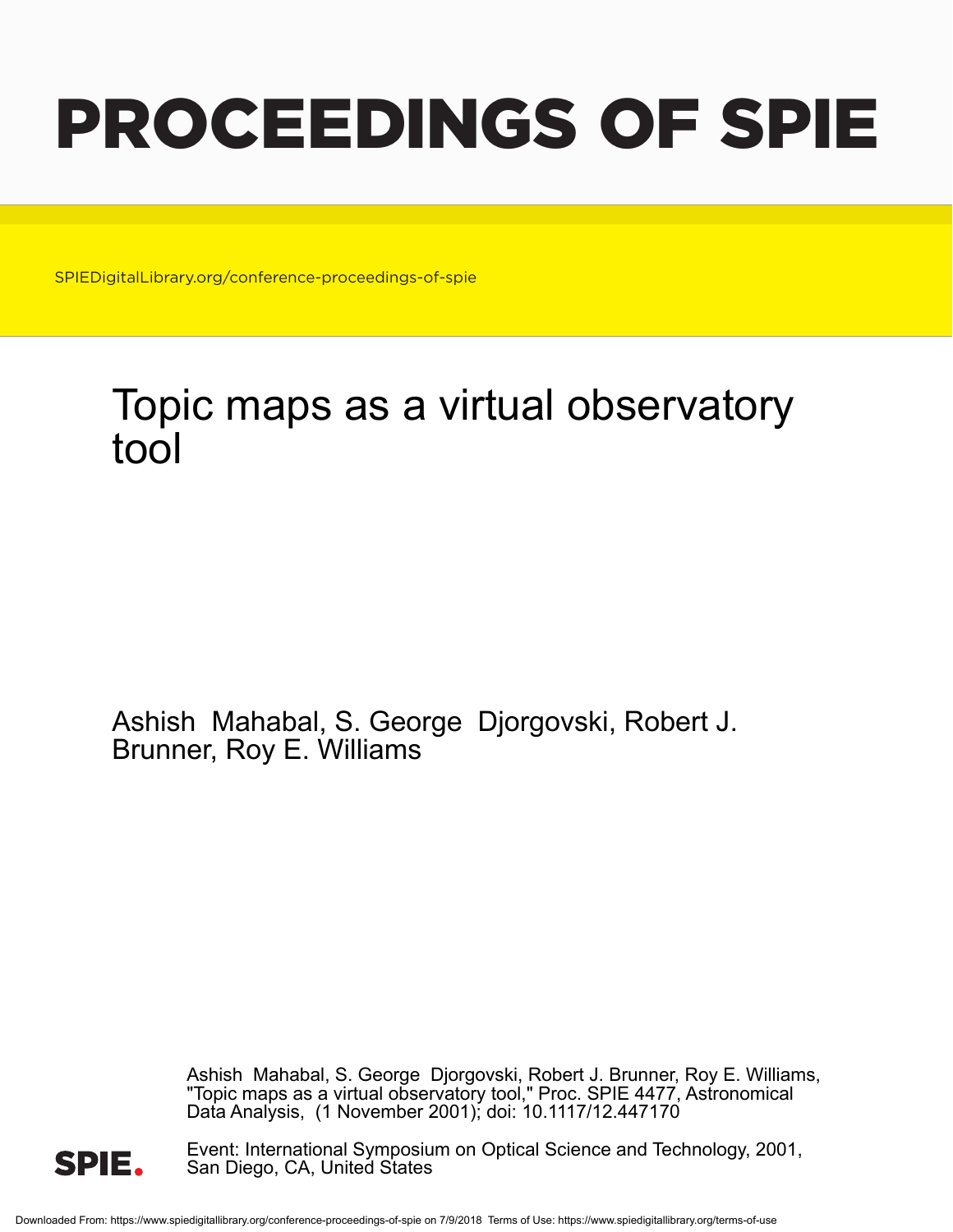# Topic Maps as a Virtual Observatory tool

Ashish Mahabal<sup>a</sup>, S. G. Djorgovski<sup>a</sup>, Robert Brunner<sup>a</sup> and Roy Williams<sup>a</sup> <sup>a</sup>Caltech, 1200 E California Blvd., Pasadena, CA, 91125, USA

#### ABSTRACT

One major component of the VO will be catalogs measuring gigabytes and terrabytes if not more. Some mechanism like XML will be used for structuring the information. However, such mechanisms are not good for information retrieval on their own. For retrieval we use queries. Topic Maps that have started becoming popular recently are excellent for segregating information that results from a query.

A Topic Map is a structured network of hyperlinks above an information pool. Different Topic Maps can form different layers above the same information pool and provide us with different views of it. This facilitates in being able to ask exact questions, aiding us in looking for gold needles in the proverbial haystack.

Here we will discuss the specifics of what Topic Maps are and how they can be implemented within the VO framework.

Keywords: Virtual Observatory, Topic Map, XML, Large Datasets, Knowledge Organization, Semantic Nets

# 1. INTRODUCTION

The Astronomy and Astrophysics Survey Committee of the National Research Council Decadal Report, Astronomy and Astrophysics in the new Millennium<sup>1</sup> has listed National Virtual Observatory (NVO) as the highest priority item in the small program category. The report reflects the community wide effort to harness the possibilities that multi-terrabyte and multi-petabyte sky surveys are opening to the astronomy community. In parallel with the efforts here in the United States, various other places are involved in contributing to a Virtual Observatory (VO). Here we will use the term VO in a broad, generic sense. Besides the traditional multiwavelength surveys, the newer surveys also encompass the time domain. The huge amount of data needs new tools, techniques and a new way of doing astronomy. In the next few pages we discuss Topic Maps (TM) as such a tool.

Different models and paradigms for a VO are under consideration. The commonality between all these is that it will be web based and will provide transparent access to a variety of datasets using tailored and/or user supplied tools. Many different issues have to be considered including various standards for data storage, transmission and interchange. Though different survey teams that will form part of the VO will store the databases internally using different methodologies XML is the emerging standard to interface the data with the rest of the world. This is mainly because the internet has become the de facto medium for exchanging data. It is for this reason that all flavors of VO are web-based. The most important feature of the VO will be to allow access to desired information in a quick and systematic way. XML allows for excellent structuring of information. However XML itself is not good enough for the intelligent maneuvering necessary in the large dataspace. Topic Maps are an ideal solution to this problem. With TMs one can define complex knowledge structures and attribute them as metadata to information resources allowing one to systematically organize knowledge on a variety of data subjects such that the retrieval and sharing with other users is easy.

To use an analogy, TMs (plus a Topic Map Query language) are to XML documents what SQL is to databases. But TMs can do more than what SQL does for the following reasons: (1) use of associations to qualify occurrences in TMs, (2) ability of TMs to describe abstract constructs, and (3) the ability of TMs to exist independent of an information pool. These three features together allow TMs to be employed for asking exact questions and getting to the right datum in the data Himalayas.

Topic Maps are still new and are likely to develop a lot in the next few years. They will be useful anyplace where Knowledge Organization (KO) is useful. However, even at this early stage we can see three distinct areas in which Topic Maps can serve the VO:

Downloaded From: https://www.spiedigitallibrary.org/conference-proceedings-of-spie on 7/9/2018 Terms of Use: https://www.spiedigitallibrary.org/terms-of-use

Contact information: Send correspondence to Ashish Mahabal. E-mail: aam@astro.caltech.edu

Astronomical Data Analysis, Jean-Luc Starck, Fionn D. Murtagh, Editors, Proceedings of SPIE Vol. 4477 (2001) © 2001 SPIE · 0277-786X/01/\$15.00 161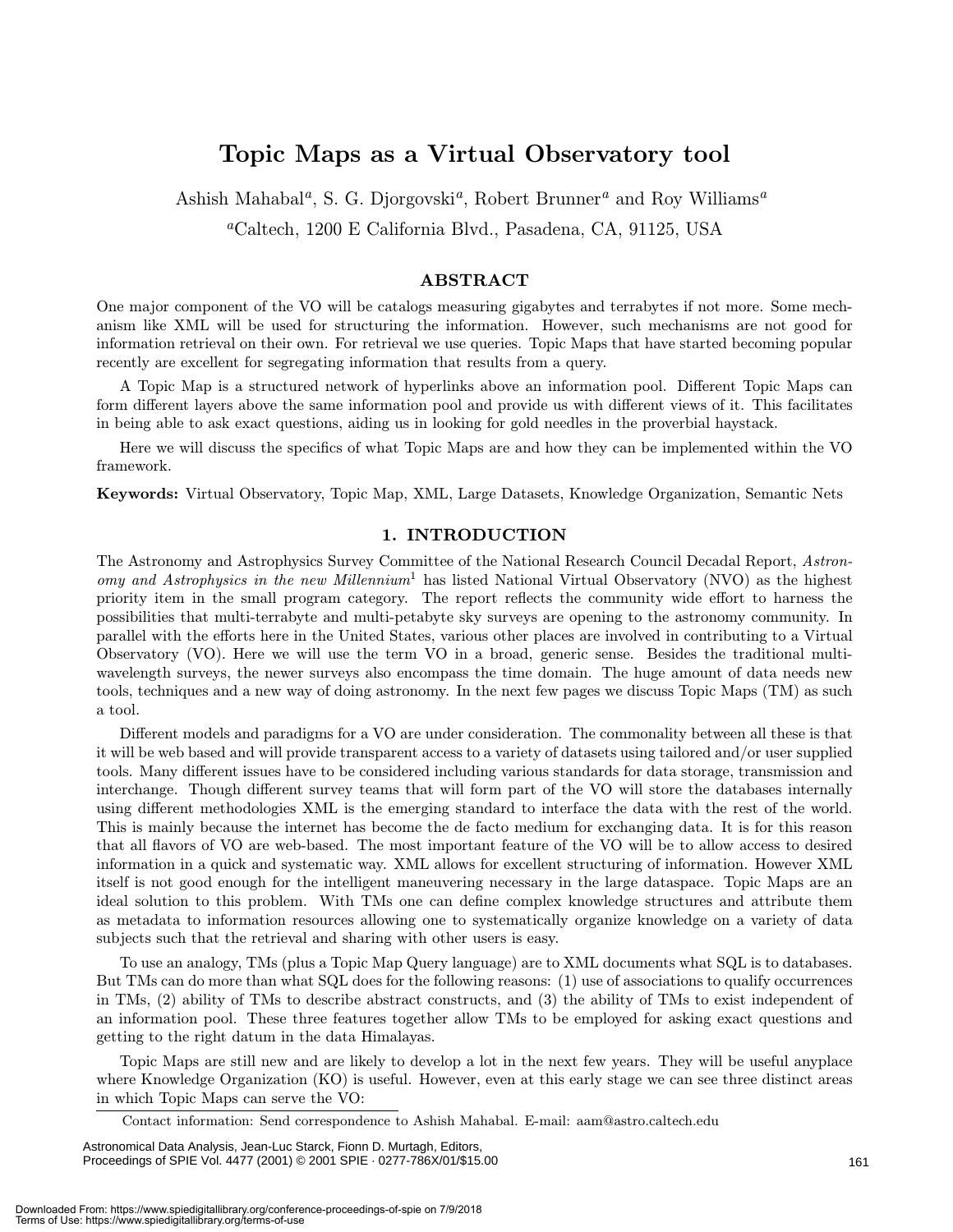

Figure 1. A Topic Map can contain a large number of topics. A small selection of astronomical topics is shown here which can go into forming a Topic Map. The Topic Map itself is not shown. Different *topic types* have been shown using different symbols. A given topic can belong to more than one topic type. Similarly, a topic can have more than one name.

- 1. Enhanced searching for references and pointers to various objects and keywords,
- 2. Searching for available observations of a given object, and
- 3. Providing knowledge organization in federated datasets.

We begin by describing in Sect. 2 what Topic Maps are. In Sect. 3 we outline a paradigm for the VO and describe how TMs become the natural tool for various information extraction processes. In Sect. 4 we describe the three areas of Topic Map application mentioned above. Finally, in Sect. 5, we discuss the current status of topic maps with respect to the availability of resources and engines and compatibility issues. In the appendix we present excerpts from an example Topic Map and the Topic Map schema.

#### 2. WHAT IS A TOPIC MAP

A Topic Map is a collection of topics linked together by associations between the topics. The topics can occur in different contexts and the associations qualify the occurrences. In XMLspeak a Topic Map (which itself is an XML file) is a structured network of hyperlinks above an information pool (which is a set of one or more XML files). Each node is a named topic. Associations between nodes are expressed by links. The named topics can be just about anything thereby allowing a Topic Map to discuss abstract relationships between different topics. Depending on the situation, different terms could be chosen to be regarded as topics.

Here is a summary of various concepts associated with a topic:

• Each Topic has one or more Topic Types e.g. topic NGC 4261 is of type "galaxy" and topic Europa is of type "satellite". Topic types are also topics. Figure 1 shows a few topics in an information pool.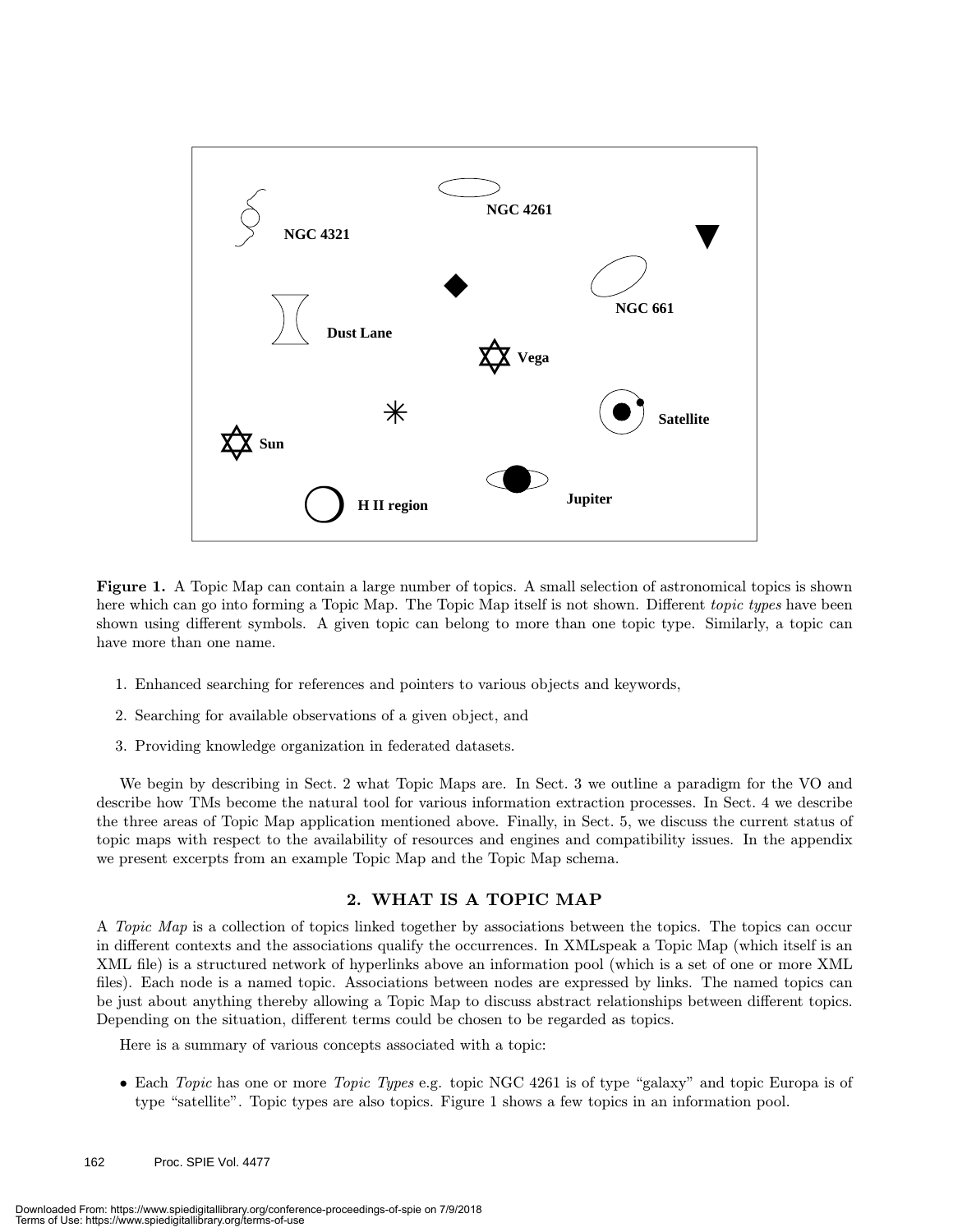

Figure 2. Occurrences for a few topics from an information pool have been shown. A single topic may have multiple occurrences in different contexts. Here NGC 4261, an elliptical galaxy, is shown to occur in connection with a dust lane and with NGC 661, another elliptical galaxy.

- A topic also has one or more Occurrences. Each occurrence is a link to a relevant information resource of the topic. An occurrence is generally outside a Topic Map and is pointed to using some addressing mechanism (e.g. XLink or XPointer). Examples are:
	- $-$  A paper on NGC 4261 entitled "The blackhole of NGC 4261" is an occurrence for the topic NGC 4261,
	- A mention that the dust lane in NGC 4261 is "not similar to" that of NGC 661 is another occurrence for NGC 4261,
	- Presence of NGC 4261 in the NGC catalog is yet another occurrence,
	- Mass of dust in NGC 4261 present in some compilation is yet another possibility,
	- A picture of NGC 4261 in the HST archive.

The occurrences lie in a different plane from the topics as shown in Fig. 2.

- Each topic occurrence has one or more *Occurrence Roles*: These are topics in their own right e.g. consider "LMC is a satellite of the Galaxy". This is an occurrence for the topic LMC. The role it plays is that of being a satellite. Also, in the example above, different occurrences of NGC 4261 have different occurrence roles viz. article, picture etc.
- A topic also has an Association and an Association Type. In the example of LMC above, "is a satellite of" describes the topic association between LMC and our Galaxy. Thus associations denote the relationships between topics. Associations can be grouped by their type. The grouping by association type make large databases amenable to quick navigation. In that respect Topic Maps are extensions of glossaries: the only relationship that a glossary denotes is the definition. The associations between topics are denoted using link elements asserting the appropriate relationship. See Fig. 3 for a few associations.

In Topic Maps, associations are by definition bilateral i.e. for each association between two topics, a reverse association exists in the other direction. LMC "is a satellite of" the Galaxy has the following reciprocal association: the Galaxy "forms the main gravitational potential for" or "is orbited by" the LMC.

Associations may or may not be symmetric  $(a \to b \to b \to a)$  e.g. Lyra  $\zeta$  is the binary companion of Lyra ι is symmetric with Lyra ι is the binary companion of Lyra ζ, but Europa is the satellite of Jupiter does not have a symmetric association that is true.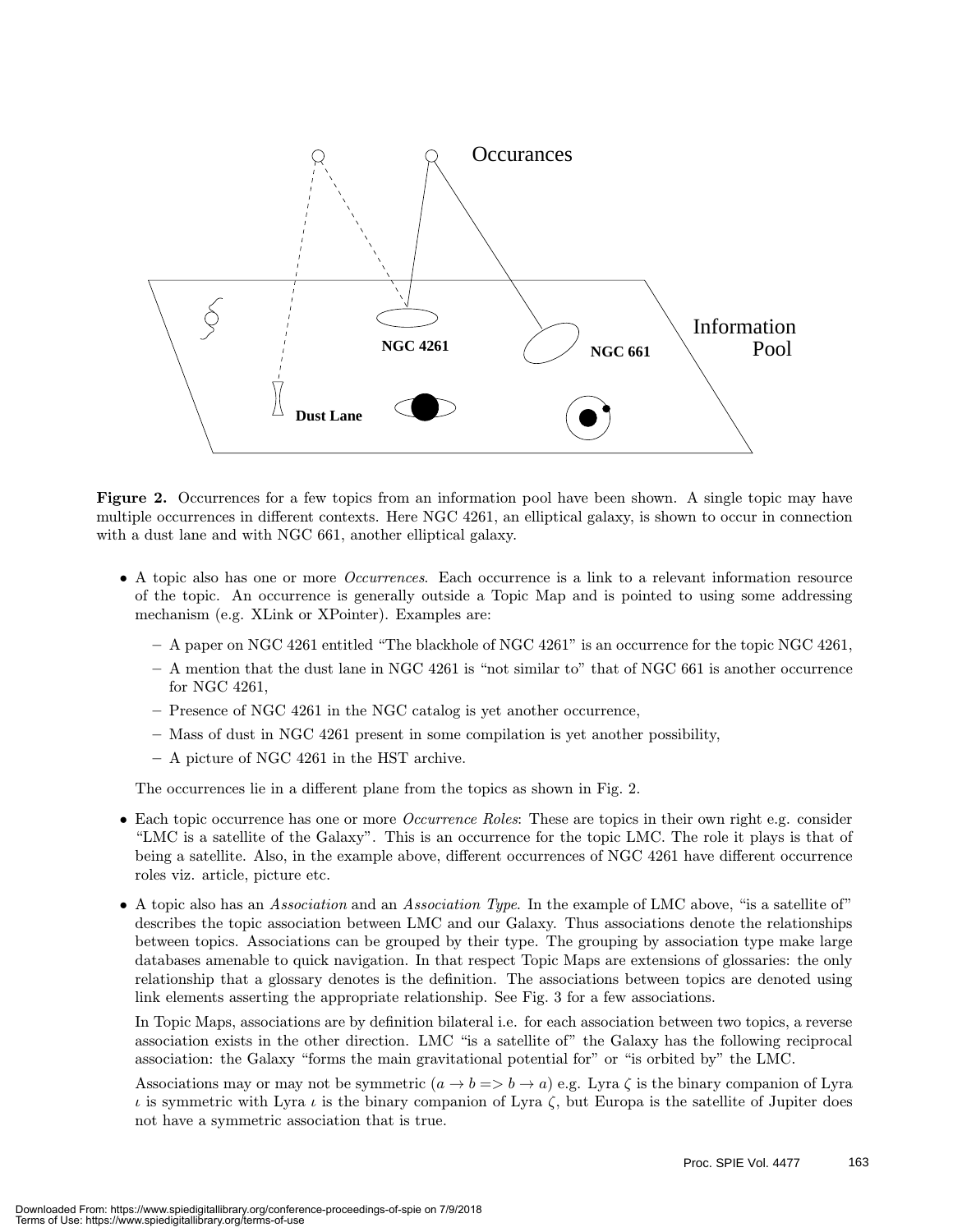

Figure 3. Associations are a key feature of Topic Maps. Associations provide links between different topics when a Topic Map is overlaid on an information resource. In this figure two association types are shown: (1) a dust lane "is a feature of" a galaxy, and (2) two associations involving the "is orbited by" relationship.

Similarly, associations may or may not be transitive  $(a \to b, b \to c \to a \to c)$ . An example of a transitive association is that Europa is part of the Jovian system and the Jovian system is part of our Solar System together imply that Europa is part of our Solar System. An example of a non-transitive association is the following. Europa is a satellite of Jupiter and Jupiter is a satellite of the Sun (in the broader sense of the word satellite). However, Europa is not a satellite of the Sun.

To an extent, topic associations are like cross-references. However, there is an important distinction: a cross-reference associates two items within an information resource. On the other hand, an association links two items independent of information resources. As a result, one can talk of Topic Maps as independent information resources in their own right (see Fig. 4). A Topic Map can then be overlaid on different information pools, or two Topic Maps can be merged or interchanged.

- A topic has a specific *Scope* in a given context. It denotes the limit of validity of an assignment e.g. Europa is an astronomical body in its own right. We talk about it as a satellite only with respect to its relationship with Jupiter. Different themes define different scopes e.g. under the theme "radio universe", NGC 4261 is a radio galaxy with FR II structure (where NGC 4261 is the public name associated with 3C270 – see below) and under the theme "optical universe" NGC 4261 is an elliptical galaxy. If there are two separate Topic Maps for the radio universe and the optical universe, they could be merged using the common or public identifiers like NGC 4261. In astronomy the coordinate positions available in different catalogs for the same object can vary slightly and it will be more prudent to use RA-Dec pair for public names (for objects having small proper motions in any case) and truncate the values to account for the error bars in different catalogs to get associations.
- A topic has one or more Facets. Facets are like properties and help assign property-value pairs. The difference with scoping is that it groups on properties of topics and not on properties of the information resource. Facets are the windows to the associated metadata and allow for the filtering of information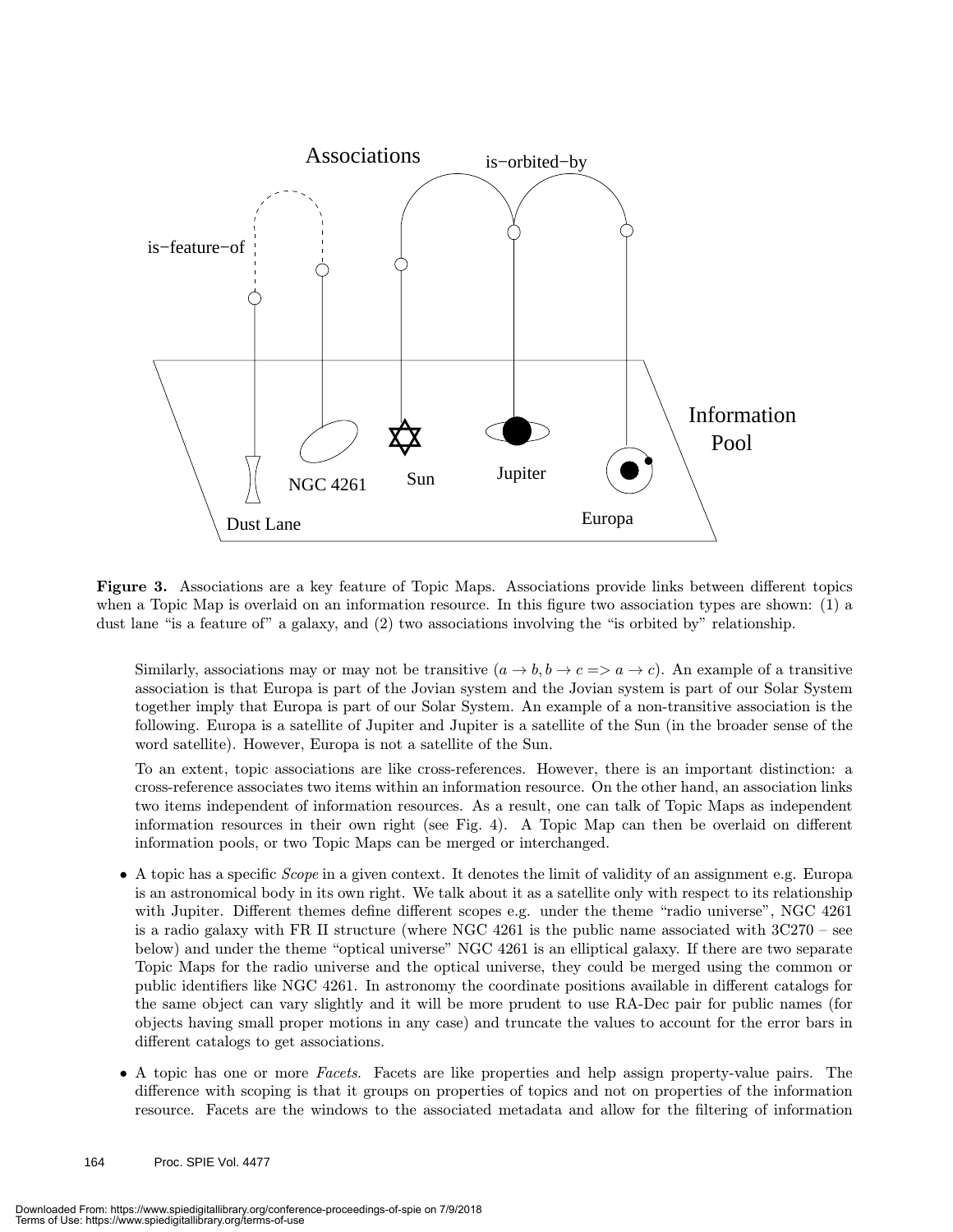

Figure 4. The most important factor that distinguishes a topic association from a cross-reference is its ability to exist despite the absence of an information resource to go with it. Associations in a Topic Map have a life on their own. In the figure the information pool is blank. However, when a set of associations is defined as part of a Topic Map, one can simply move it over another appropriate information resource and make it work. This is what makes the merging and interchange of Topic Maps easy.

resources. Thus facets provide the metadata that would have been provided by XML attributes. For example, for an observation, this could include attributes such as "observer", "telescope", "instrument", "filter". These provide additional classification possibilities viz. faceted classification (though not in the same sense as used in the KO jargon). One could then search for, for example, not only the observations of NGC 4261, but for spectroscopic observations of NGC 4261 taken at a 4m+ telescope and so on.

• Finally, a topic has a *Public Subject*. This can be used to combine different topic names belonging to the same topic under different contexts. Thus, NGC 4261 could be the public subject of 3C270. The public subject is in addition to the base name, display name, or sort name that a topic can have. A point to note is that a topic need not have a name. That happens when the topic exists only as a reference.

Because of the different occurrence roles, main descriptions (important pointers) of an object can be separated from the rest. When searching in a large information pool this becomes a boon. Using different Topic Maps we can denote different occurrences as more important in different contexts. As a result, different Topic Maps provide us with different perspectives of the same dataset. In addition, different TMs can be merged to provide a composite view of multiple datasets. In some sense, TMs are to XML files what SQL is to traditional databases. XML is good for structuring information, but it is not good for retrieval on its own. TMs are good for segregating information that results from a query. While tools have existed to deal with semantic networks and knowledge structures, the presence of topic associations and occurrence roles gives Topic Maps an extra edge in knowledge representation.

To a great extent TMs are like Resource Description Framework (RDF) which is likely to be the workhorse for Semantic Networks. However, the main advantage of TMs is that they have stronger semantics than RDF (see Pepper,  $1999^2$  and Pepper,  $2000^3$  for more details). What that means is that a converter could, in principle,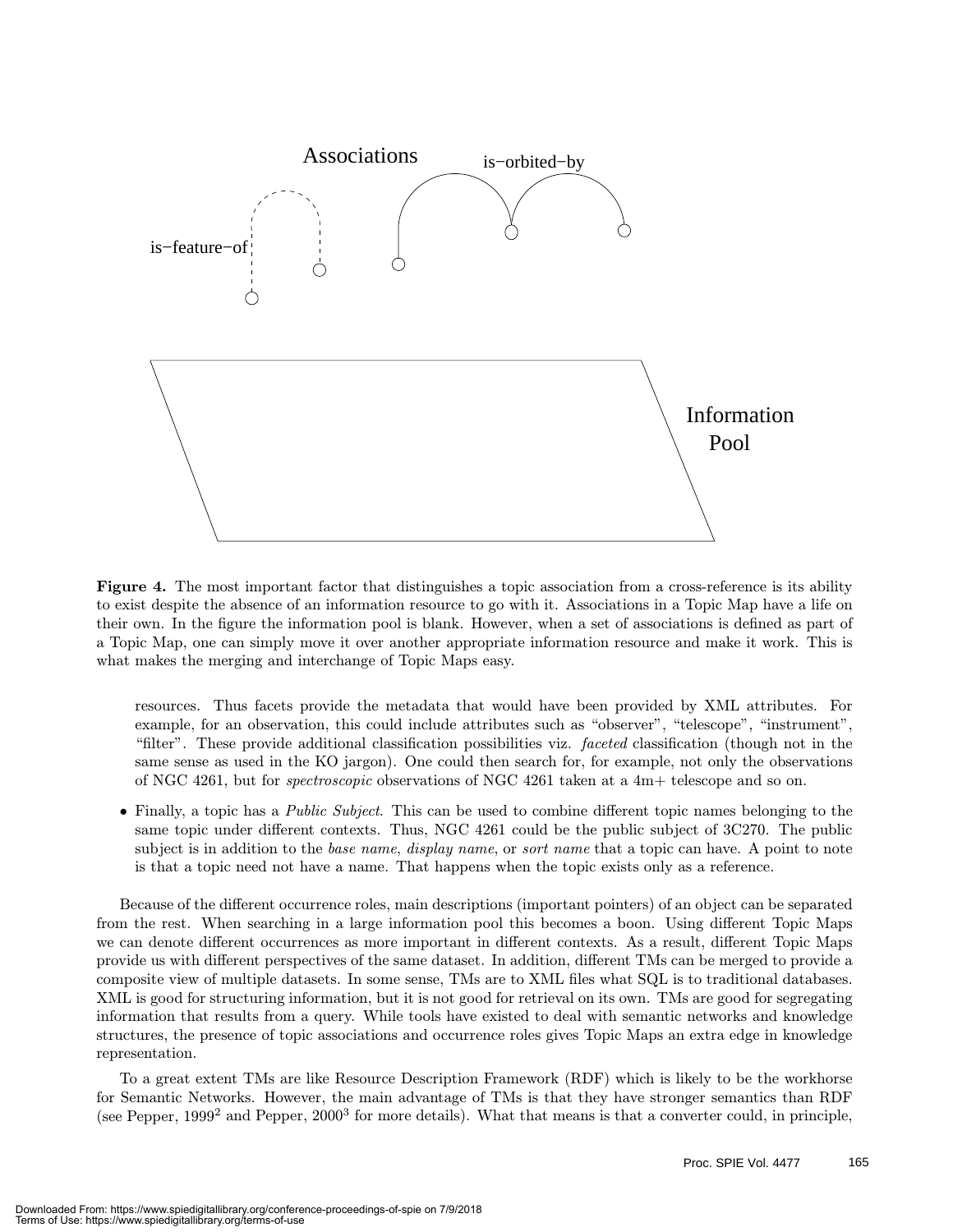make an RDF document from a Topic Map. However, the RDF interpreter will not be able to make complete sense of the resulting document since the underlying semantic structure will be lost. The other factor that favors the use of TMs for the web based VO is that while RDF can point to arbitrary resources, TMs are restricted to the web.

#### 3. A SKETCH OF VO

In this section we discuss an approximate common denominator paradigm for the VO. The VO will be distributed and will allow access to a variety of datasets. The tools available will not only enhance the capabilities for doing science, but will also enable entirely new scientific investigations. A block structure for the VO is depicted in Fig. 5. The biggest block is shown to be the VO itself. It will comprise of various tools that will allow users to play with the data. These can be simple plotting tools or they can be complex cross-correlation tools. Another component will be various interfaces that will allow users to interact with the VO. There will be a multitude of codes available to do statistical analysis, classification etc. These could be user supplied and optional. Visualization portals will allow fly-throughs to look at multi-dimensional data for searching, for example, rare objects. Metadata translators will be at the heart of all the above, perhaps hidden from view quietly converting various data to the requested output formats. This is where XML will be hard at work maintaining the structure of the data. All transactions will be through some query mechanism. Many queries will result in very large datasets. A tool is needed to make sense of such output data. As mentioned before, Topic Maps fit the bill.

The bulk of VO will be formed by observational archives at different wavelengths and LSST-like surveys involving the time domain. In addition, there will be significant inputs from theory in form of models. Simulations will contribute on an almost equal footing in form of simulated datasets from which catalogs can be *derived* and then compared with actual observations. A large part of the remaining input will be formed by follow-up observations, stand alone observations by individual observers, self-contained observations and deeper but less extensive surveys.

One can envisage the access to VO to be in 3 layers:

- Clearance level 1 is highest and will open raw data to observers, simulators and theorists. Since it can be misinterpreted by non-experts, and since the preprocessed data will be separately available, the raw data will not be open to non-researchers. The type of data available will include observations, simulations, theoretically modeled.
- Level 2 shall be for educators, k12 students, amateur astronomers etc. This will provide access to processed data and catalogs and datasets/images derived from simulations and theory. The general public will not have much use for such data.
- Level 3 is for the general public and will provide the public outreach. This is the most restricted category. The general public can get catalogs, pretty pictures and processed data but no access to simulations or to the raw data.

Topic Maps can play a vital role at both the input and output levels. At the input, TMs can be used to merge different kinds of datasets including those from observers and simulators. Currently observers and simulators do not speak identical languages in that their jargon differs (that is also true for observers using different wavelengths like optical and X-rays). To merge their dataproducts, we need to bring them on a common footing. Metadata can be used to define public names (topics) of columns that mean the same (using something like Column Descriptors used by CDS) for the two communities and will provide an easy way to combine the diverse databases into a derived product which could then be used on its own.

At the output, tailored TMs can be used to provide different views of the data holdings of the VO, automagically implementing the different access levels for different type of users. The general public, to quote an example, will not have to deal with data that they do not understand, nor will educators have to deal with raw data.

Various different tools will exist to deal with frequent and large, CPU consuming queries made by different types of users. Among the most frequent queries are going to be queries like the following:

Downloaded From: https://www.spiedigitallibrary.org/conference-proceedings-of-spie on 7/9/2018 Terms of Use: https://www.spiedigitallibrary.org/terms-of-use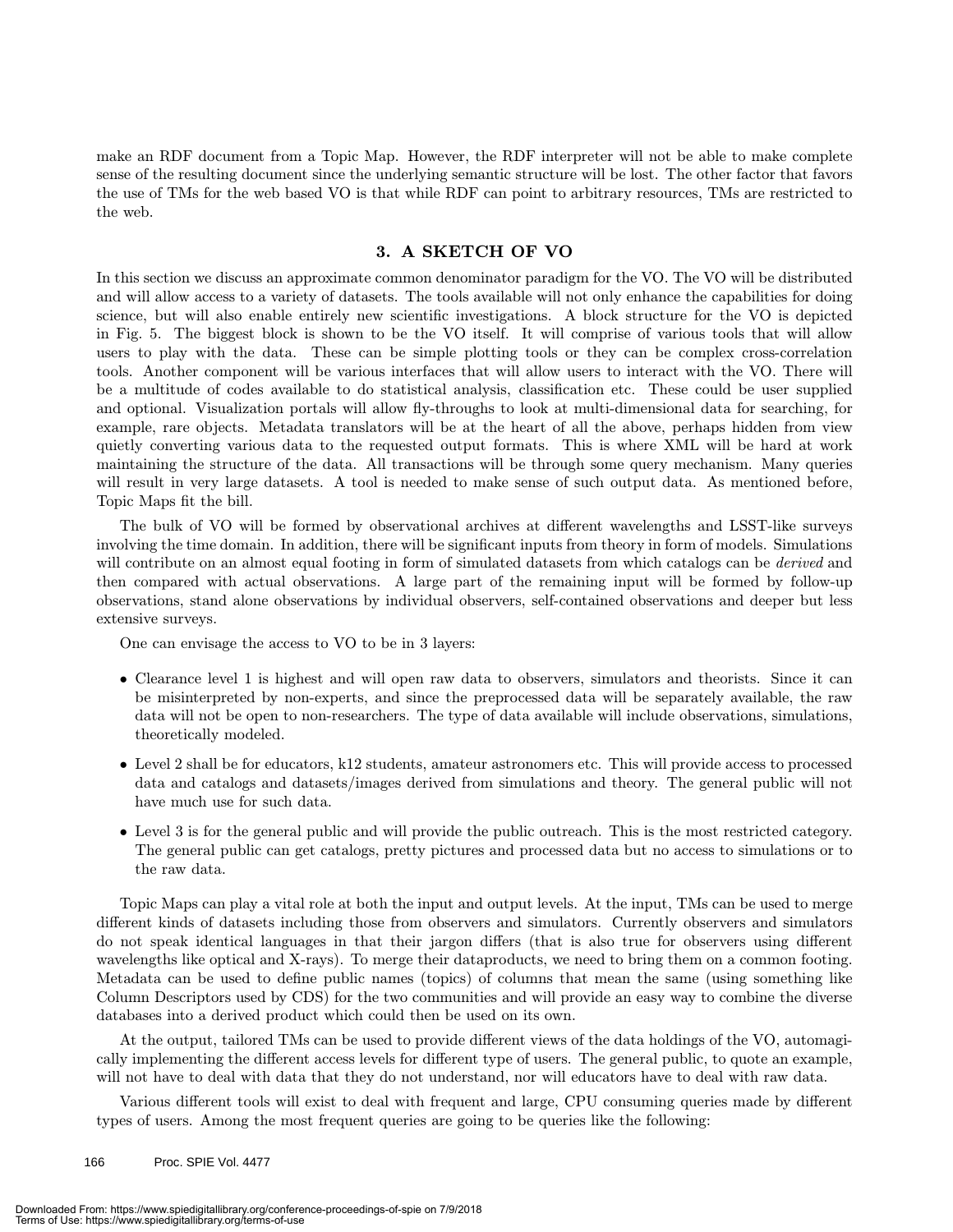

Figure 5. A schematic of a Virtual Observatory. The main functionality of the VO is to make data available from those who have it to those who will use it. The input data is in the form of observations, theory and simulations. Many kinds of interfaces will allow the data to flow in different formats to researchers, educators and the general public. Numbers 1, 2 and 3 denote the different access or clearance levels, 1 being the highest.

- Has object *foo* been observed and if so, how do I get to its data,
- What information is available on topic *footoo*, and
- How do I correlate catalog X with catalog Y with such-and-such restrictions.

Topic maps provide an excellent mechanism to work in these areas. We see how in the next section.

# 4. TOPIC MAPS FOR THE VIRTUAL OBSERVATORY

In Sect. 2 we saw the different components of a Topic Map. Here we sketch use scenarios for TMs using the common queries mentioned in the previous section. Excerpts of a corresponding Topic Map are in the Appendix.

# 4.1. Observation Logs

Consider a database of observational logs. It will be an important component of the VO since it will tell us of available observations for any object. The information pool here is formed by the logs of big surveys and those of various observatories. For each observation obtained by individuals for different projects, some object will be the primary target. This will become the main topic for such observations. Various facets like telescope, observer, instrument and filter will get entered into the XML file. Another important factor is the size of field covered (in imaging mode, for instance). Besides the obvious use of looking for objects that are the primary targets, Topic Maps, with the aid of appropriate catalogs, also assist the search for serendipitously observed objects. We could thus use the field around a given object to search for other objects with certain criteria as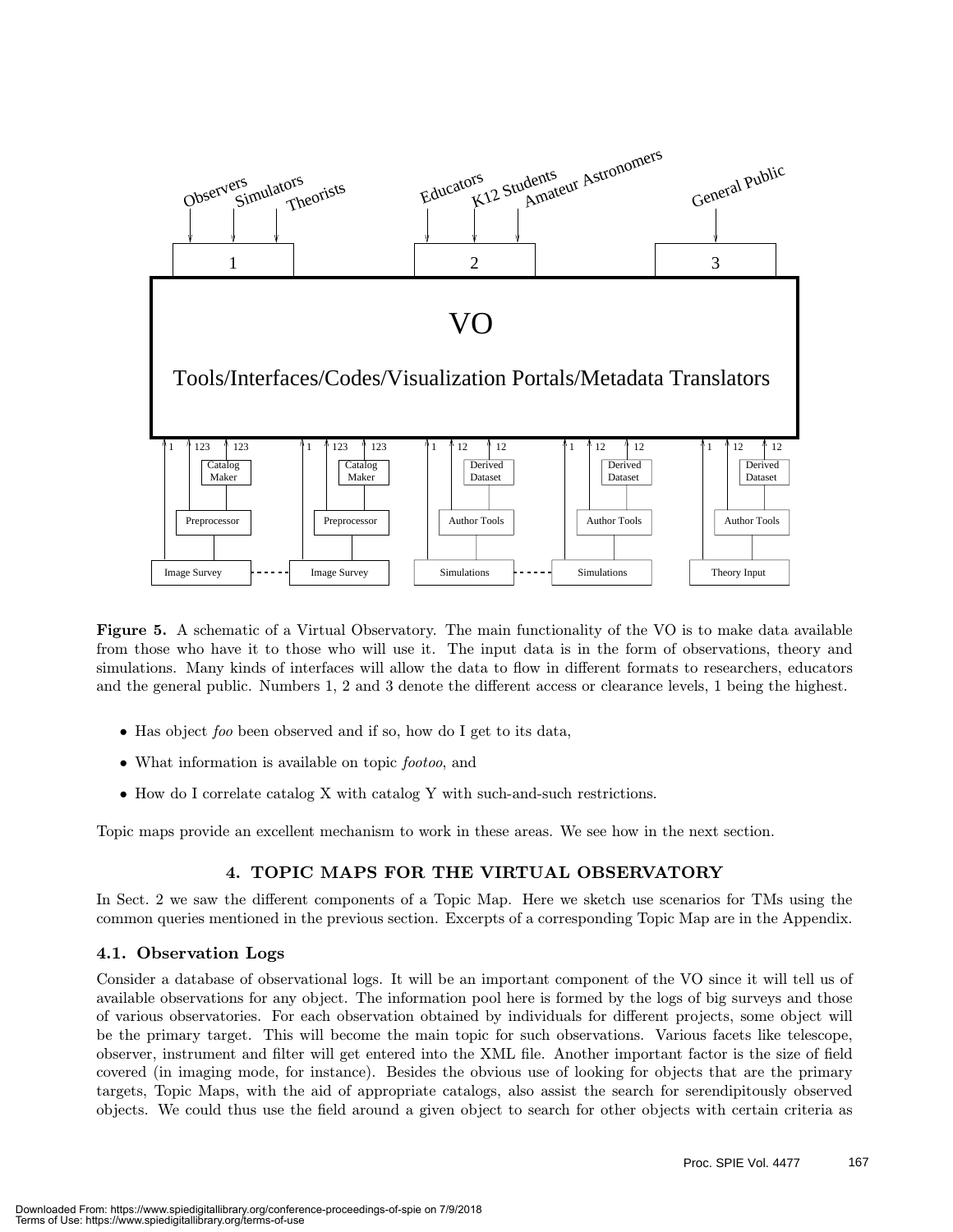given in the example below. When observations for an object are present (regular or serendipitous), pointers to the location/source of the data will be returned. Each observatory can maintain its own logs but so long as they are XML-compliant, a single Topic Map will be able to work with all of them. Of course for different instruments different Topic Maps could be used to decrease the processing time. However, these different Topic Maps can then be merged whenever needed. All objects, observer names, instruments, telescopes etc. will form separate topics. The associations between these will go into forming the Topic Map. This will aid in asking exact questions like "what spectroscopic observations of NGC 4261 have been done at a 4m+ class telescope".

Another example worth considering is of the following kind. Suppose one is looking for all cool stars for which spectra with the HST are available. Currently, no straight forward mechanism is available to do this. When the two databases are brought together, the natural tendency of the user is to query out cool stars from an appropriate stellar database first and then check which of those have HST spectra. A cheaper way would be to query the HST database for stellar spectra and then check which of those are cool stars. With Topic Maps, this is how it can be done: A Topic Map on the stellar database with stars as topics will have "cool" as a facet associated with the cool stars. The HST database with spectra will similarly have the facet "cool" associated with spectra of cool stars. A merging of the two TMs (using the names of stars for the merge parameter) and choosing those with the facet "cool" will straightaway produce the desired listing.

An example of a more VO like search could be that of searching for QSO pairs. To do this one could use a Topic Map (with QSOs as primary targets) over an information pool consisting of observation logs. A merger of such a Topic Map with another that has color outliers as its topics (with the catalogs from the corresponding observations forming the information resource) could point to companion QSOs.

#### 4.2. Literature Database

Originally Topic Maps were thought of in order to be able to merge different indices, glossaries etc. Their use for merging different literature databases to ease searches is analogous and hence immediately practical. The existing databases like ADS, arXiv.org and those from individual journals maintain a set of keywords and articles associated with such keywords. If Topic Maps are used over such an information pool one can make use of occurrence roles more effectively to get better results. When we search for "dust lane galaxy" in just the titles of papers, a lot of relevant articles are missed. If the search is generalized to an occurrence in the abstract or text, far too many and largely irrelevant answers are returned. In the later case, all different occurrence roles and types are being returned in a pot pouri. If only the keywords are stored as an XML file and a Topic Map with "dust lane galaxy" as a topic is overlaid, more appropriate results will get returned.

From the abstracts, keywords and classifications associated with each document in a literature database, a large number of topics can be chosen to form a Topic Map. Additionally, each topic will have a number of facets associated with it. Thus the Topic Map forms an additional layer of structure over the already existing one. This allows one to maintain a view of the underlying knowledge without changing the structure underneath. Different Topic Maps i.e. those with different sets of topics and associations provide different views of the same underlying knowledge making it easier to search the structure and to get to what one needs in a quick and precise way. In addition, browsing and exploring the underlying knowledge structure becomes easier for the users. However, for this to happen, proper Topic Maps need to be created with the help of information specialists working closely with astronomers.

#### 4.3. Federating Datasets

VO will not only make science easier to do, but it will in fact enable several different scientific investigations that would not be possible otherwise. One important component in the enabling nature is the federation of large datasets. Though currently all the mechanism is not in place, one of the grandest use of Topic Maps could be to provide knowledge organization of the very large-sized federated datasets. The access level to VO will determine the type of queries a user can run on different databases. One of the most important queries will involve cross-correlations between different datasets e.g. a sky-survey at optical wavelengths like DPOSS and another at radio wavelengths like FIRST. Federating two such datasets will be the most basic step. It is easy if the two databases are of the same type. An SQL query could access the necessary columns from the two and merge them into a single derived table e.g. RA, Dec,  $r_{mag}$  from DPOSS, and RA, Dec,  $S_{408}$  from FIRST.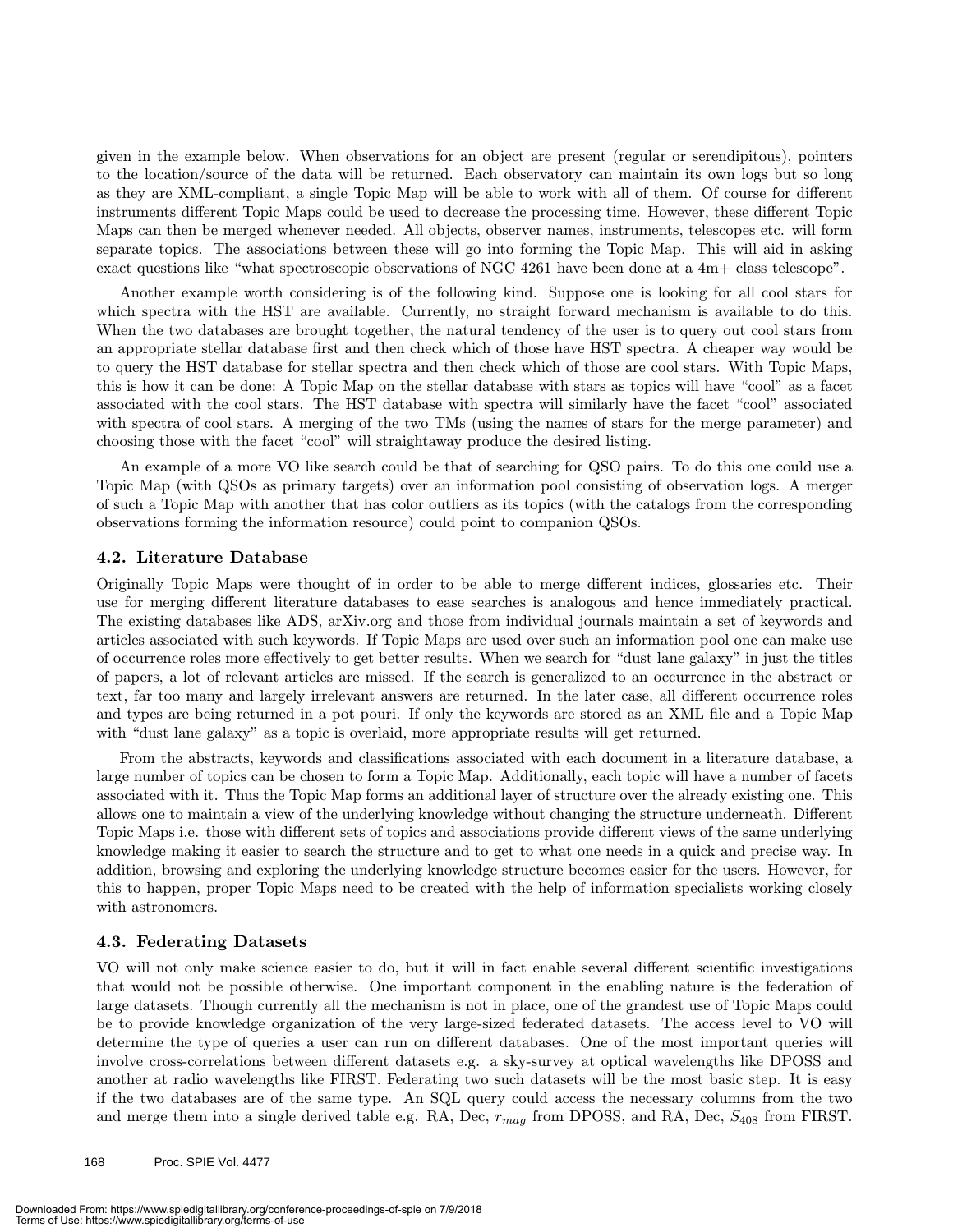However, different sky survey archives tend to have different databases: relational, objectivity etc. making it nontrivial to extract information uniformly and merge it meaningfully. Topic Maps can provide a mechanism that will make it possible. One could use the column names in the databases as topics with all the synonyms as secondary names, and with wavelength, flux conversions included as associations (indeed, all kinds of conversions can exist as associations e.g. "is-same-as", "is-analogous-to", "is-identical-to" etc.). However, as noted towards the end of Sect. 5, Topic Maps have not really been tested for scalability to the extreme scales and one may have to tread cautiously.

Scalable or not, TMs will still work with huge databases when it is the attributes rather than the objects that form the topics. Databases that contain billions of objects will still contain at most hundreds of attributes per object. A TM developed on the attributes will still be important.

The web-face of the databases would again be XML. Topic Maps could utilize the metadata associated with the information pool (database) to overlay complex structure in a systematic way to organize the knowledge therein. Again, different Topic Maps would provide different views and hence structuring of the knowledge without actually modifying the database.

# 5. CURRENT STATUS, FUTURE PROSPECTS, AND CONCLUSIONS

Though Topic Maps started life as a standard for software documentation in 1991 (HyTime Hypertext 1991 conference in San Antonio) the progress has been slow. It is only when XML matured that their real potential has been noticed. In 1996 Topic Maps became a work item in ISO's SGML working group resulting in a Topic Map standard published in 1999. Since then a number of commercial organizations have taken an interest in Topic Maps and progress is expected to be brisk. More history can be found in Pepper(1999).<sup>2</sup>

A lot still needs to be done and hence this article is still more of an outline than a report on a finished project:

- The tool support needed is immense. There will have to be tools for Topic Map design, creation, merging, exchanging and overlaying. Each of these processes are big goals in themselves e.g. designing a consistent Topic Map needs careful definitions of different types and roles of topics, scopes have to be defined and associations and occurrences of different topics explicitly coded. A visualization tool is necessary to extend a Topic Map and to merge it with another one and even to check the different queries that could be made with one. Merging itself involves defining import/export methods and carefully designed topic naming constraints.
- ISO/IEC 13250 has declared interchange format for Topic Maps. However, issues like transitivity and symmetry (see Sect. 2) are not part of the standard and browsers could presently include monopolized versions.
- With multi-million node Topic Maps, powerful graphic interfaces will be needed for navigation. There will have to be slots for user-definable Topic Maps too.
- Implementation issues like object model design and the storage and searching of TMs need careful consideration.

Work is in progress on these fronts at different places. Currently the best way to keep oneself updated on these issues is by following the egroups on these topics, keeping an eye on the related web sites, and perhaps actually getting involved. It is important for astronomers to participate especially in making sure that the functionality drivers deliver.

Some of the sites to look out for (and this is not an exhaustive list by any means) are given below.

- http://www.topicmaps.org/xtm/1.0/ has the latest version of TopicMaps.Org Specification (check also links on that page).
- $\bullet\ \text{http://www.ontopia.net/}.$  Ontopia has  $\mathit{tmproc,^4}\ \text{ an implementation in Python.}$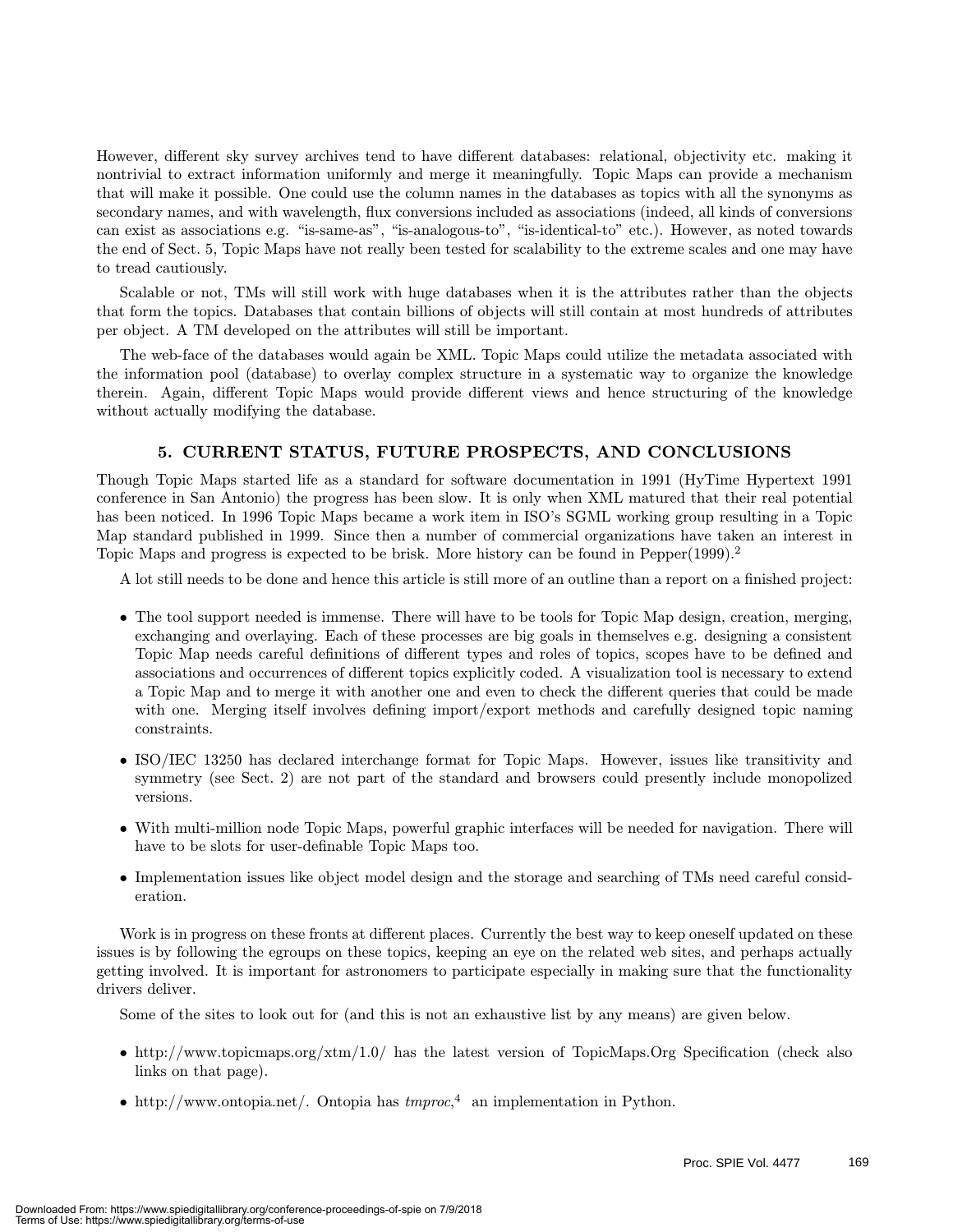- http://www.mondeca.com/. Mondeca too has started supplying software components that are based on Topic Maps.
- http://www.infoloom.com/. Infoloom and their tutorial at www.topicmaps.net. They also arrange conferences on Topic Maps (http://www.gca.org) and have a good FAQ (http://www.infoloom.com/tmfaq.htm).
- http://k42.empolis.co.uk/tmv.html. Topic Map View from Empolis.
- http://www.techquila.com/tm4j.html.  $TM4J$ : A Topic Map engine for Java.

Some questions that still need attention (see Sigel $(2000)^5$ ):

- Work on Knowledge Organization (KO) has been going on for years. How best to translate those KO structures into meaningful TM syntax without reinventing the wheel.
- We still do not know how scalable Topic Maps are with respect to layered semantic interoperability.

The work that we have currently undertaken is to build a set of Topic Maps for the 100 galaxies closest to our Galaxy. The information pool is formed by the data from NED on these objects (in XML format devised by CDS) and references from ADS. The work involves constructing Topic Maps from the viewpoint of an astrophysicist, astronomer, librarian, college student etc. and is still at an elementary stage. As progress is made, it will be posted at: http://www.astro.caltech.edu/∼aam/science/topicmaps/.

To summarize, Topic Maps are emerging as a new and powerful tool for knowledge organization in very large information resources. The concept behind Topic Maps is that of a topic being used to access information about it based on the underlying knowledge. The greatest advantage of Topic Maps is that they can be maintained independent of any information resources they are combined with, thus making them information assets in their own right. Another advantage is that different Topic Maps provide different views of the same information resource and different Topic Maps can be merged and exchanged. This facilitates the generation of an overall structure for multiple information resources without changing the resources themselves. Various attempts are underway to create tools necessary for Topic Map design, creation, maintenance and merging.

#### Appendix

# Excerpts from an Example Topic Map

```
! Defining an object
<topic id="ngc4261">
        <instanceOf><topicRef XLink:href="#galaxy"/></instanceOf>
        <baseName>
                <baseNameString>NGC 4261</baseNameString>
        </baseName>
        <occurrence>
                <instanceOf><topicRef XLink:href="#image"/></instanceOf>
                <resourceRef XLink:href="http://ned/ngc4261.gif"/>
        </occurrence>
</topic>
! Defining another object
<topic id="ngc4321">
        <instanceOf><topicRef XLink:href="#galaxy"/></instanceOf>
        <baseName>
                <baseNameString>NGC 4321</baseNameString>
        </baseName>
        <occurrence>
```

```
170 Proc. SPIE Vol. 4477
```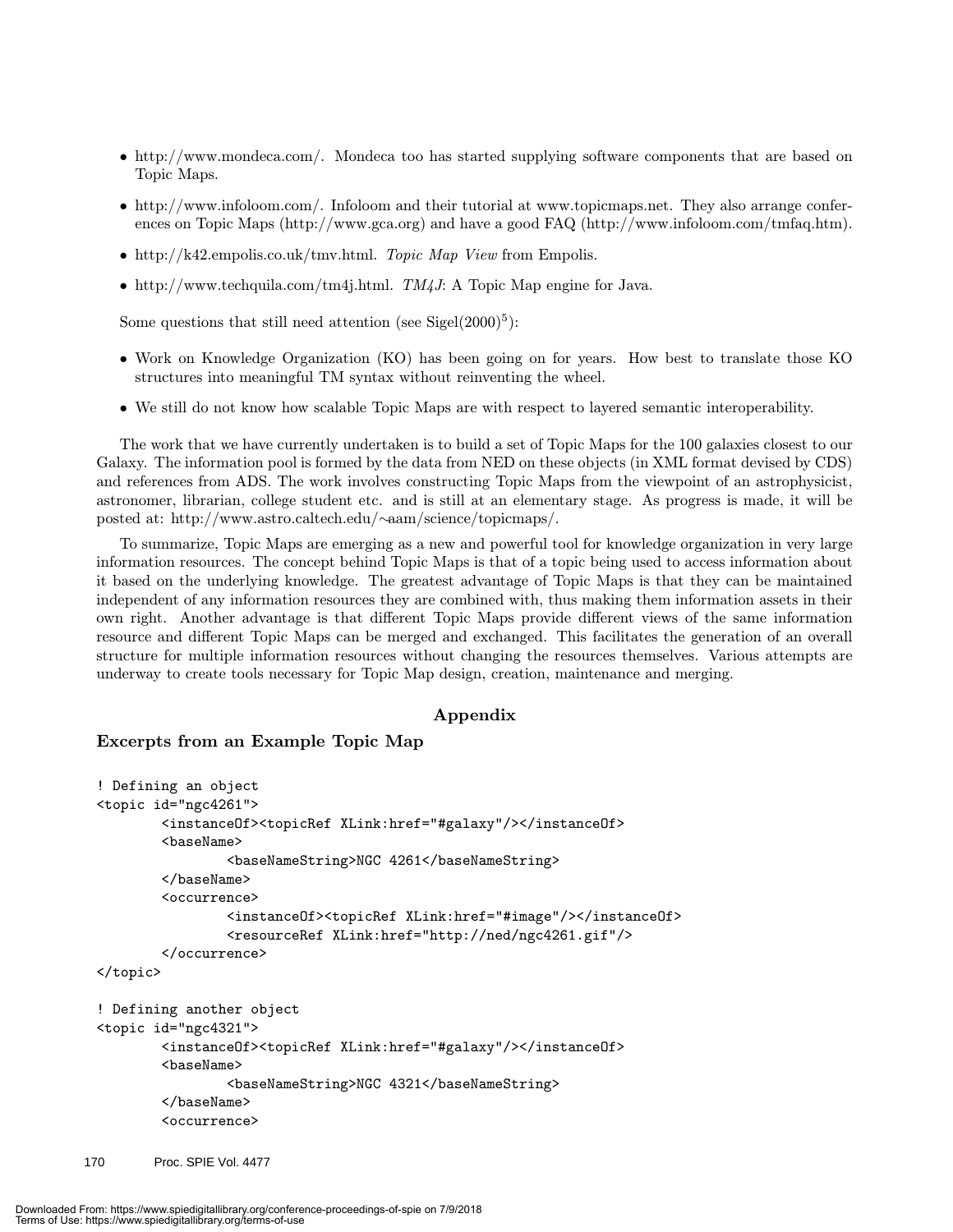```
<instanceOf><topicRef XLink:href="#image"/></instanceOf>
                <resourceRef XLink:href="http://ned/ngc4321.gif"/>
        </occurrence>
</topic>
! Defining a feature
<topic id="dustlane">
        <instanceOf><topicRef XLink:href="#feature"/></instanceOf>
! NO BASE NAME
        <occurrence>
                <instanceOf><topicRef XLink:href="#ngc4261"/><instanceOf>
                <resourceRef XLink:href="http://ned/ngc4261.ps"/>
        </occurrence>
</topic>
! Defining another feature
<topic id="h2region">
        <instanceOf><topicRef XLink:href="#feature"/></instanceOf>
! NO BASE NAME
        <occurrence>
                <instanceOf><topicRef XLink:href="#ngc4321"/><instanceOf>
                <resourceRef XLink:href="http://ned/ngc4321.ps"/>
        </occurrence>
</topic>
! Defining an association
<association>
        <instanceOf><topicRef XLink:href="is-part-of"/></instanceOf>
        <member>
                <roleSpec><topicRef XLink:href="#object"/></roleSpec>
                <topicRef XLink:href="#ngc4261"/>
        </member>
        <member>
                <roleSpec><topicRef XLink:href="#feature"/></roleSpec>
                <topicRef XLink="#dustlane"/>
        </member>
</association>
! Defining another association
<association>
        <instanceOf><topicRef XLink:href="is-part-of"/></instanceOf>
        <member>
                <roleSpec><topicRef XLink:href="#object"/></roleSpec>
                <topicRef XLink:href="#ngc4321"/>
        </member>
        <member>
                <roleSpec><topicRef XLink:href="#feature"/></roleSpec>
                <topicRef XLink="#h2region"/>
        </member>
</association>
```